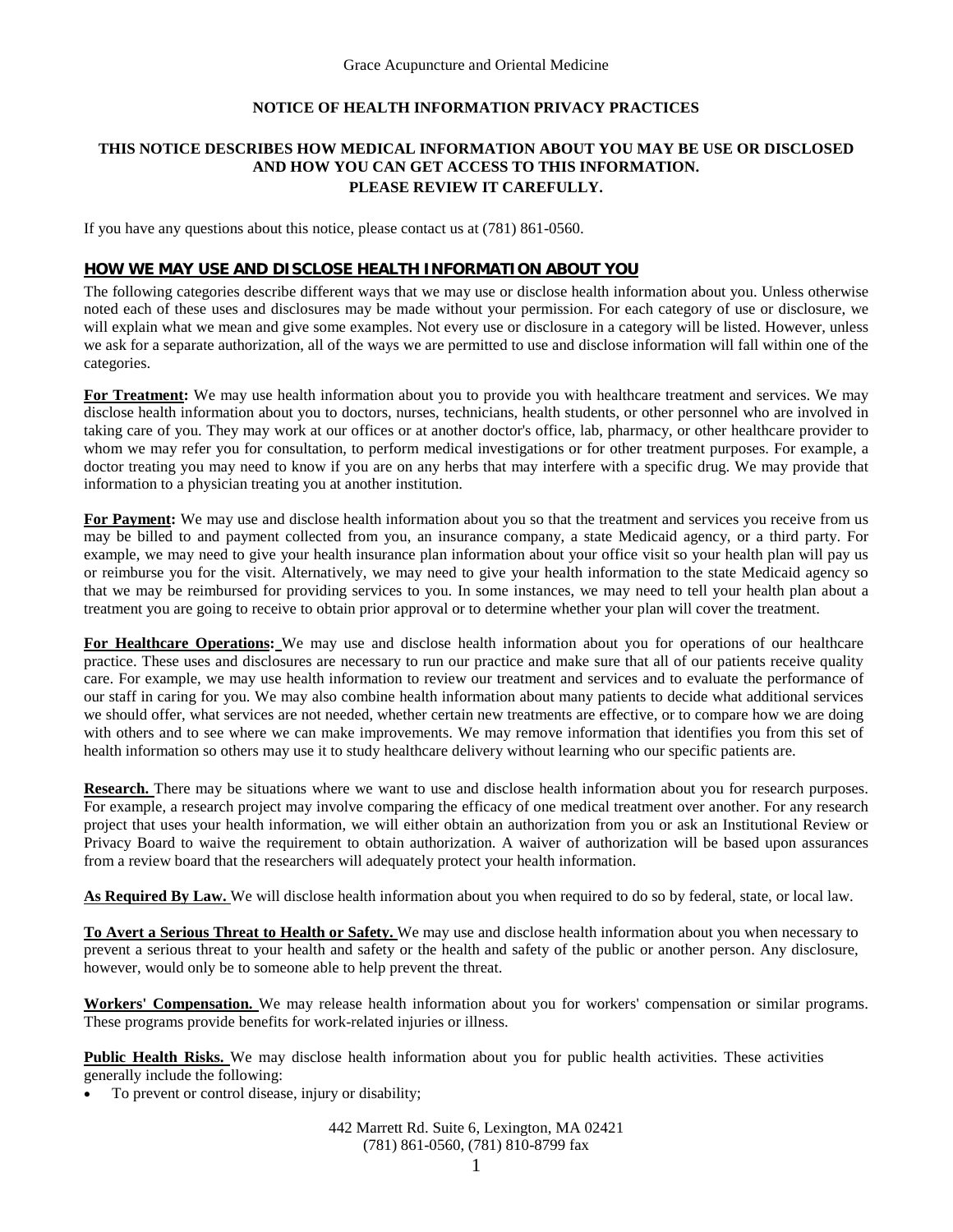- To report births and deaths;
- To report child abuse or neglect;
- To report reactions to medications or problems with products;
- To notify people of recalls of products they may be using;
- To notify a person who may have been exposed to a disease or may be at risk for contracting or spreading a disease or condition;
- To notify the appropriate government authority if we believe a patient has been the victim of abuse, neglect, or domestic violence. We will only make this disclosure if you agree or when required or authorized by law.

**Health Oversight Activities.** We may disclose health information to a health oversight agency for activities authorized by law. These oversight activities include, for example, audits, investigations, inspections, and licensure. These activities are necessary for the government to monitor the health care system, government programs, and compliance with civil rights laws.

Lawsuits and Disputes. If you are involved in a lawsuit or a dispute, we may disclose health information about you in response to an order issued by a court or administrative tribunal. We may also disclose health information about you in response to a subpoena, discovery request, or other lawful process by someone else involved in the dispute, but only after efforts have been made to tell you about the request and you have time to obtain an order protecting the information requested.

**Law Enforcement.** We may release health information if asked to do so by a law enforcement official:

- In response to a court order, subpoena, warrant, summons or similar process;
- To identify or locate a suspect, fugitive, material witness, or missing person;
- If you are the victim of a crime and we are unable to obtain your consent;
- About a death we believe may be the result of criminal conduct;
- In an instance of criminal conduct at our facility; and
- In emergency circumstances to report a crime; the location of the crime or victims; or the identity, description, or location of the person who committed the crime.

Such releases of information will be made only after efforts have been made to tell you about the request and you have time to obtain an order protecting the information requested.

**Coroners, Health Examiners and Funeral Directors.** We may release health information to a coroner or health examiner. This may be necessary, for example, to identify a deceased person or determine the cause of death. We may also release health information about patients to funeral directors as necessary to carry out their duties.

#### **OTHER USES OF HEALTH INFORMATION**

Other uses and disclosures of health information not covered by this Notice or the laws that apply to us will be made only with your written permission. If you provide us permission to use or disclose health information about you, you may revoke that permission, in writing, at any time. If you revoke your permission, we will no longer use or disclose health information about you for the reasons covered by your written authorization. You understand that we are unable to take back any disclosures we have already made with your permission, and that we are required to retain the records of the care that we provided to you.

#### **YOUR RIGHTS REGARDING HEALTH INFORMATION ABOUT YOU**

You have the following rights regarding health information we maintain about you:

**Right to Inspect and Copy:** You have certain rights to inspect and copy health information that may be used to make decisions about your care. Usually, this includes health and billing records. To inspect and copy health information that may be used to make decisions about you, you must submit your request in writing. If you request a copy of your health information, we may charge a fee for the costs of locating, copying, mailing or other supplies and services associated with your request.

**Right to Amend:** If you feel that health information we have about you is incorrect or incomplete, you may ask us to amend the information. You have the right to request an amendment for as long as we keep the information. To request an amendment, your request must be made in writing.

> 442 Marrett Rd. Suite 6, Lexington, MA 02421 (781) 861-0560, (781) 810-8799 fax